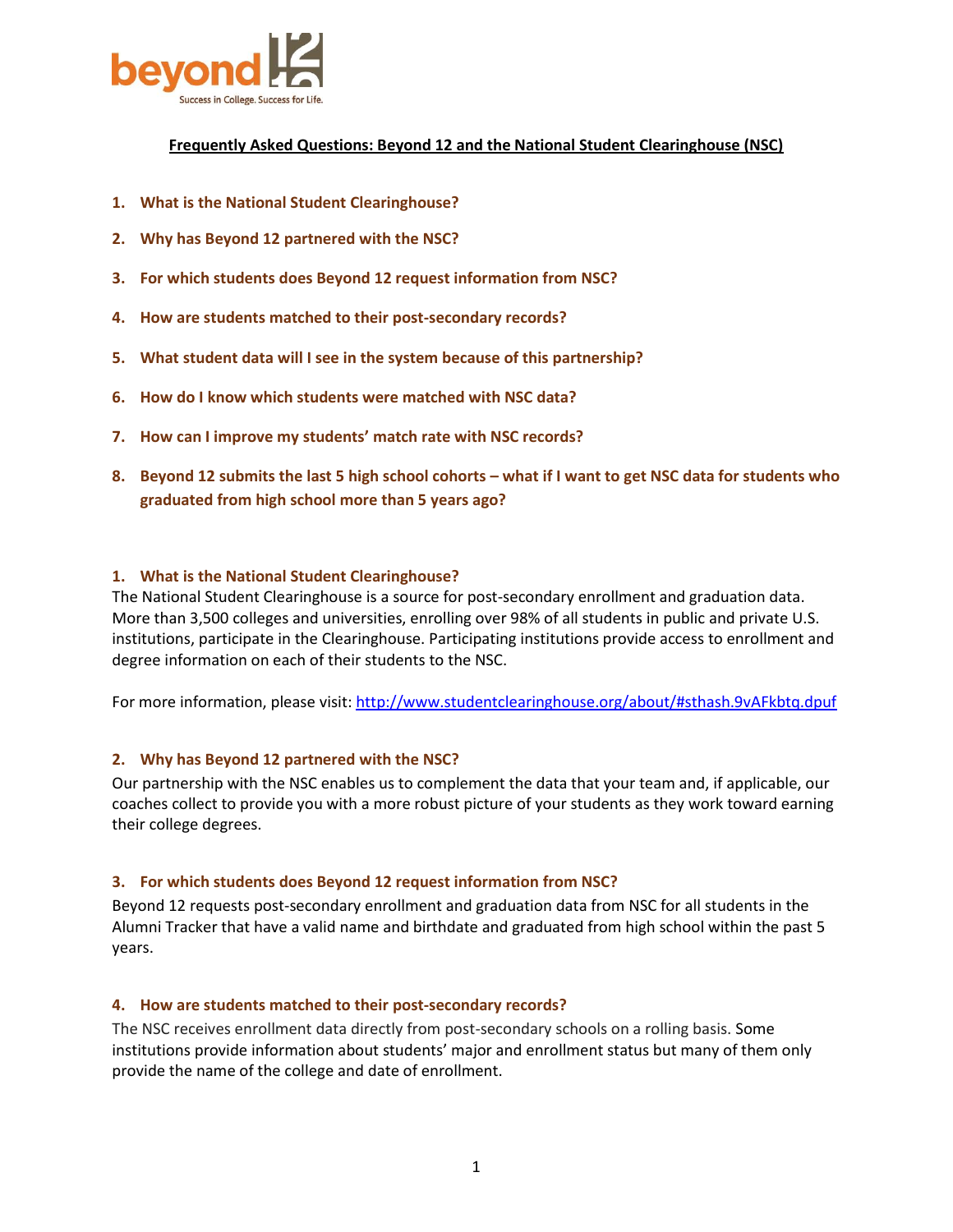

When we send in a data request, the NSC uses a student's first name, last name, middle initial, suffix and date of birth to match them with enrollment records submitted by the post-secondary schools. Some students choose to block third party access to their education records but this can be overridden if they sign a FERPA waiver. For students who have signed FERPA waivers, we put in a consent-based request and can also submit their Social Security Number (SSN), which increases the chances of matching with a record if one is available.

To learn more about using students' SSN to match with records, please see the question ["How can I](#page-1-2)  [improve my students' match rate with NSC records?"](#page-1-2)

## <span id="page-1-0"></span>**5. What student data will I see in the system because of this partnership?**

You will see NSC enrollment data, which will help you verify whether your student is enrolled in an institution of higher education and if he or she has earned a degree. Beyond 12 makes data requests to the NSC three times a year and most partners opt to subscribe to all three data requests. If you are not sure which ones you have subscribed to, email [support@beyond12.org.](mailto:support@beyond12.org)

Details regarding the three NSC data requests are in the table below.

**Table 1 NSC data requests and data pulled**

| <b>Season</b> | <b>Data Pulled</b>                  | <b>Notes</b>                                |
|---------------|-------------------------------------|---------------------------------------------|
| Fall          | Fall enrollment data                | This information will help you review your  |
|               |                                     | students' year-to-year persistence          |
|               | Request submitted: early Nov        |                                             |
|               | Data available: end of Nov          |                                             |
| Spring        | Spring (and Winter) enrollment data | This information will help you review your  |
|               |                                     | students' persistence during the year, i.e. |
|               | Request submitted: early April      | term-to-term persistence                    |
|               | Data available: end of April        |                                             |
| Summer        | Summer enrollment data and Spring   | This information will help you review your  |
|               | graduation data                     | students' college graduation rates and      |
|               |                                     | summer enrollment                           |
|               | Request submitted: early August     |                                             |
|               | Data available: end of August       |                                             |

## <span id="page-1-1"></span>**6. How do I know which students were matched with NSC data?**

You can always check which students have been matched successfully by looking at the report *NSC Matched Students.* If you would like to revise any of the information, you can do so directly on the student records or export the report, make the revisions, highlight the edited cells in yellow, and send it to u[s via the secure link](https://www.hightail.com/dropbox?dropbox=Beyond12-SecureFiles) for a mass update.

## <span id="page-1-2"></span>**7. How can I improve my students' match rate with NSC records?**

There are two steps that you can take to improve your students' match rate with NSC records: